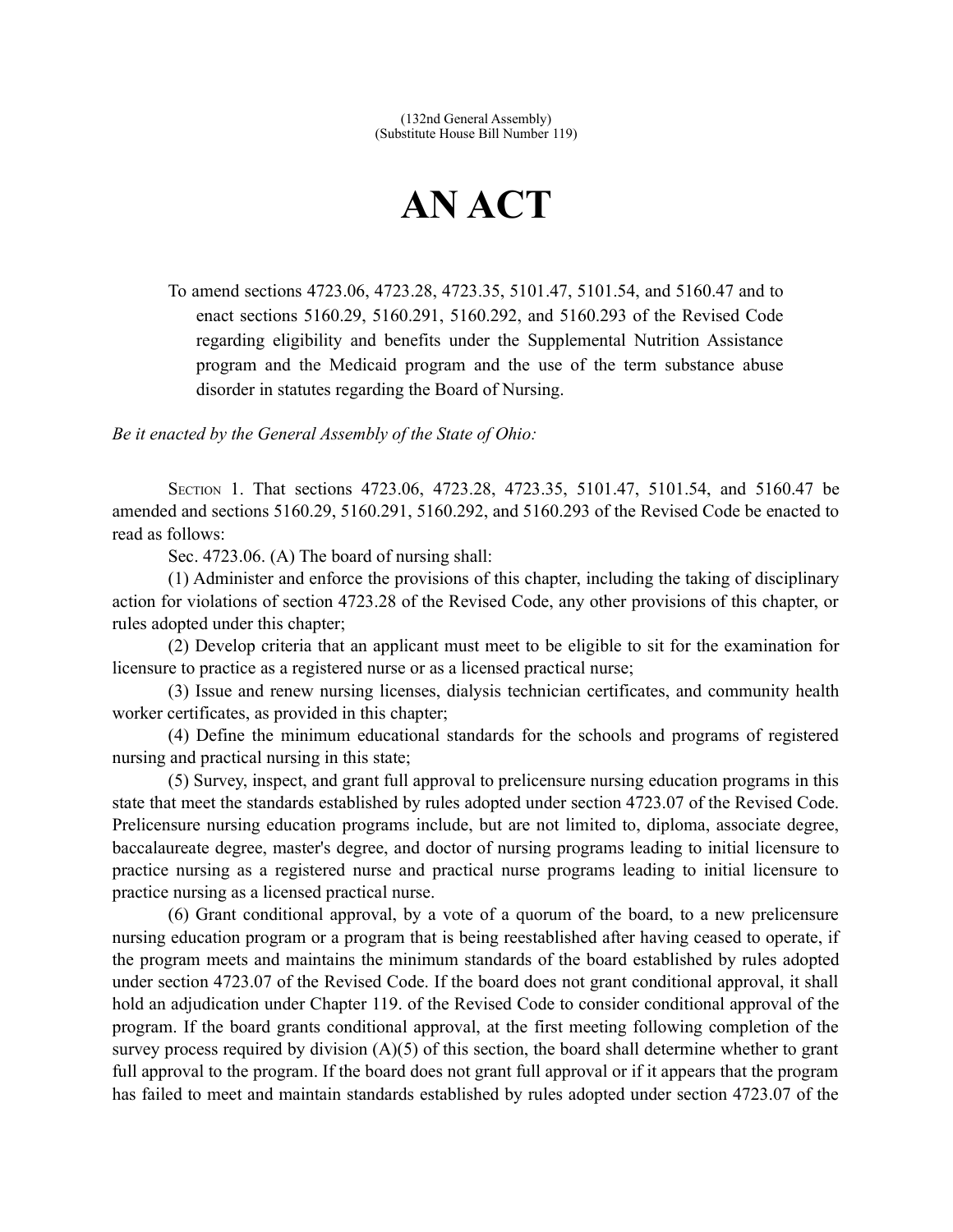Revised Code, the board shall hold an adjudication under Chapter 119. of the Revised Code to consider the program. Based on results of the adjudication, the board may continue or withdraw conditional approval, or grant full approval.

(7) Place on provisional approval, for a period of time specified by the board, a prelicensure nursing education program that has ceased to meet and maintain the minimum standards of the board established by rules adopted under section 4723.07 of the Revised Code. Prior to or at the end of the period, the board shall reconsider whether the program meets the standards and shall grant full approval if it does. If it does not, the board may withdraw approval, pursuant to an adjudication under Chapter 119. of the Revised Code.

(8) Approve continuing education programs and courses under standards established in rules adopted under sections 4723.07, 4723.69, 4723.79, and 4723.88 of the Revised Code;

(9) Establish a substance abuse disorder monitoring program for monitoring chemical dependency in accordance with section 4723.35 of the Revised Code;

(10) Establish the practice intervention and improvement program in accordance with section 4723.282 of the Revised Code;

(11) Grant approval to the course of study in advanced pharmacology and related topics described in section 4723.482 of the Revised Code;

(12) Make an annual edition of the exclusionary formulary established in rules adopted under section 4723.50 of the Revised Code available to the public by electronic means and, as soon as possible after any revision of the formulary becomes effective, make the revision available to the public by electronic means;

(13) Approve under section 4723.46 of the Revised Code national certifying organizations for examination and licensure of advanced practice registered nurses, which may include separate organizations for each nursing specialty;

(14) Provide guidance and make recommendations to the general assembly, the governor, state agencies, and the federal government with respect to the regulation of the practice of nursing and the enforcement of this chapter;

(15) Make an annual report to the governor, which shall be open for public inspection;

(16) Maintain and have open for public inspection the following records:

(a) A record of all its meetings and proceedings;

(b) A record of all applicants for, and holders of, licenses and certificates issued by the board under this chapter or in accordance with rules adopted under this chapter. The record shall be maintained in a format determined by the board.

(c) A list of education and training programs approved by the board.

(17) Deny conditional approval to a new prelicensure nursing education program or a program that is being reestablished after having ceased to operate if the program or a person acting on behalf of the program submits or causes to be submitted to the board false, misleading, or deceptive statements, information, or documentation in the process of applying for approval of the program. If the board proposes to deny approval of the program, it shall do so pursuant to an adjudication conducted under Chapter 119. of the Revised Code.

(B) The board may fulfill the requirement of division (A)(8) of this section by authorizing persons who meet the standards established in rules adopted under section 4723.07 of the Revised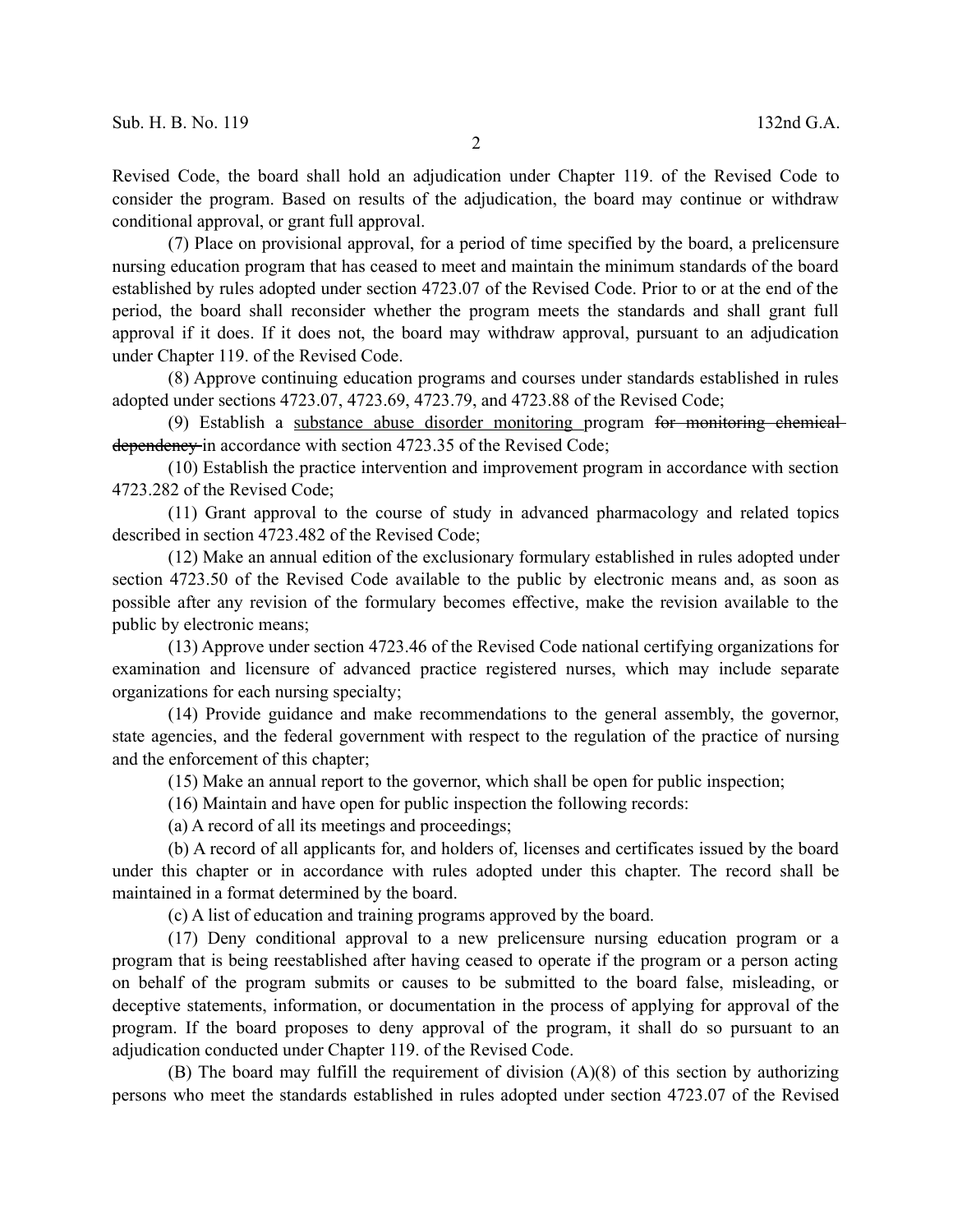Code to approve continuing education programs and courses. Persons so authorized shall approve continuing education programs and courses in accordance with standards established in rules adopted under section 4723.07 of the Revised Code.

Persons seeking authorization to approve continuing education programs and courses shall apply to the board and pay the appropriate fee established under section 4723.08 of the Revised Code. Authorizations to approve continuing education programs and courses shall expire and may be renewed according to the schedule established in rules adopted under section 4723.07 of the Revised Code.

In addition to approving continuing education programs under division  $(A)(8)$  of this section, the board may sponsor continuing education activities that are directly related to the statutes and rules the board enforces.

(C)(1) The board may deny conditional approval to a new prelicensure nursing education program or program that is being reestablished after having ceased to operate if the program is controlled by a person who controls or has controlled a program that had its approval withdrawn, revoked, suspended, or restricted by the board or a board of another jurisdiction that is a member of the national council of state boards of nursing. If the board proposes to deny approval, it shall do so pursuant to an adjudication conducted under Chapter 119. of the Revised Code.

(2) As used in this division, "control" means any of the following:

(a) Holding fifty per cent or more of the outstanding voting securities or membership interest of a prelicensure nursing education program;

(b) In the case of an unincorporated prelicensure nursing education program, having the right to fifty per cent or more of the program's profits or in the event of a dissolution, fifty per cent or more of the program's assets;

(c) In the case of a prelicensure nursing education program that is a for-profit or not-for-profit corporation, having the contractual authority presently to designate fifty per cent or more of its directors;

(d) In the case of a prelicensure nursing education program that is a trust, having the contractual authority presently to designate fifty per cent or more of its trustees;

(e) Having the authority to direct the management, policies, or investments of a prelicensure nursing education program.

(D)(1) When an action taken by the board under division  $(A)(6)$ , (7), or (17) or (C)(1) of this section is required to be taken pursuant to an adjudication conducted under Chapter 119. of the Revised Code, the board may, in lieu of an adjudication hearing, enter into a consent agreement to resolve the matter. A consent agreement, when ratified by a vote of a quorum of the board, constitutes the findings and order of the board with respect to the matter addressed in the agreement. If the board refuses to ratify a consent agreement, the admissions and findings contained in the agreement are of no effect.

(2) In any instance in which the board is required under Chapter 119. of the Revised Code to give notice to a person seeking approval of a prelicensure nursing education program of an opportunity for a hearing and the person does not make a timely request for a hearing in accordance with section 119.07 of the Revised Code, the board is not required to hold a hearing, but may adopt, by a vote of a quorum, a final order that contains the board's findings.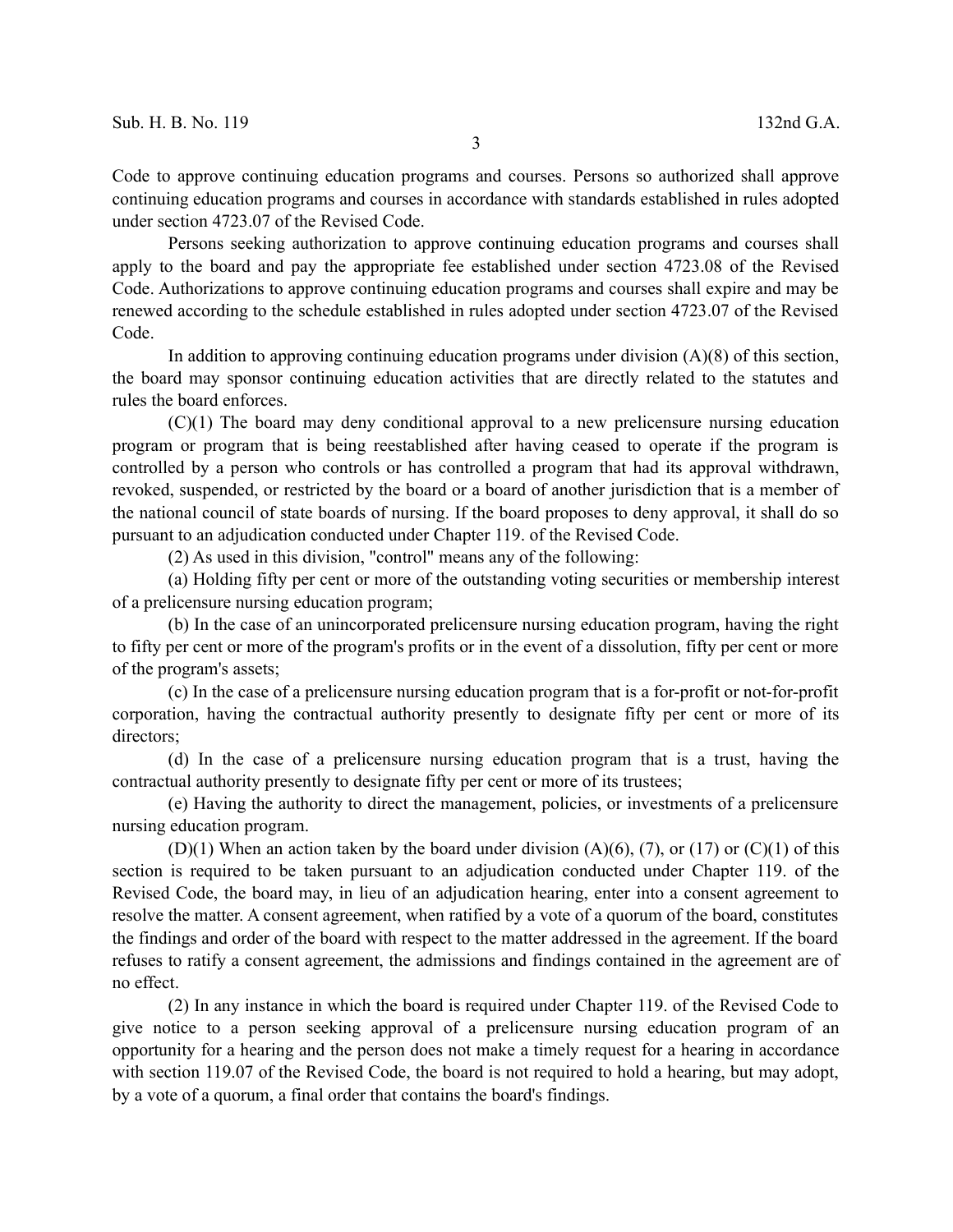(3) When the board denies or withdraws approval of a prelicensure nursing education program, the board may specify that its action is permanent. A program subject to a permanent action taken by the board is forever ineligible for approval and the board shall not accept an application for the program's reinstatement or approval.

Sec. 4723.28. (A) The board of nursing, by a vote of a quorum, may impose one or more of the following sanctions if it finds that a person committed fraud in passing an examination required to obtain a license or dialysis technician certificate issued by the board or to have committed fraud, misrepresentation, or deception in applying for or securing any nursing license or dialysis technician certificate issued by the board: deny, revoke, suspend, or place restrictions on any nursing license or dialysis technician certificate issued by the board; reprimand or otherwise discipline a holder of a nursing license or dialysis technician certificate; or impose a fine of not more than five hundred dollars per violation.

(B) The board of nursing, by a vote of a quorum, may impose one or more of the following sanctions: deny, revoke, suspend, or place restrictions on any nursing license or dialysis technician certificate issued by the board; reprimand or otherwise discipline a holder of a nursing license or dialysis technician certificate; or impose a fine of not more than five hundred dollars per violation. The sanctions may be imposed for any of the following:

(1) Denial, revocation, suspension, or restriction of authority to engage in a licensed profession or practice a health care occupation, including nursing or practice as a dialysis technician, for any reason other than a failure to renew, in Ohio or another state or jurisdiction;

(2) Engaging in the practice of nursing or engaging in practice as a dialysis technician, having failed to renew a nursing license or dialysis technician certificate issued under this chapter, or while a nursing license or dialysis technician certificate is under suspension;

(3) Conviction of, a plea of guilty to, a judicial finding of guilt of, a judicial finding of guilt resulting from a plea of no contest to, or a judicial finding of eligibility for a pretrial diversion or similar program or for intervention in lieu of conviction for, a misdemeanor committed in the course of practice;

(4) Conviction of, a plea of guilty to, a judicial finding of guilt of, a judicial finding of guilt resulting from a plea of no contest to, or a judicial finding of eligibility for a pretrial diversion or similar program or for intervention in lieu of conviction for, any felony or of any crime involving gross immorality or moral turpitude;

(5) Selling, giving away, or administering drugs or therapeutic devices for other than legal and legitimate therapeutic purposes; or conviction of, a plea of guilty to, a judicial finding of guilt of, a judicial finding of guilt resulting from a plea of no contest to, or a judicial finding of eligibility for a pretrial diversion or similar program or for intervention in lieu of conviction for, violating any municipal, state, county, or federal drug law;

(6) Conviction of, a plea of guilty to, a judicial finding of guilt of, a judicial finding of guilt resulting from a plea of no contest to, or a judicial finding of eligibility for a pretrial diversion or similar program or for intervention in lieu of conviction for, an act in another jurisdiction that would constitute a felony or a crime of moral turpitude in Ohio;

(7) Conviction of, a plea of guilty to, a judicial finding of guilt of, a judicial finding of guilt resulting from a plea of no contest to, or a judicial finding of eligibility for a pretrial diversion or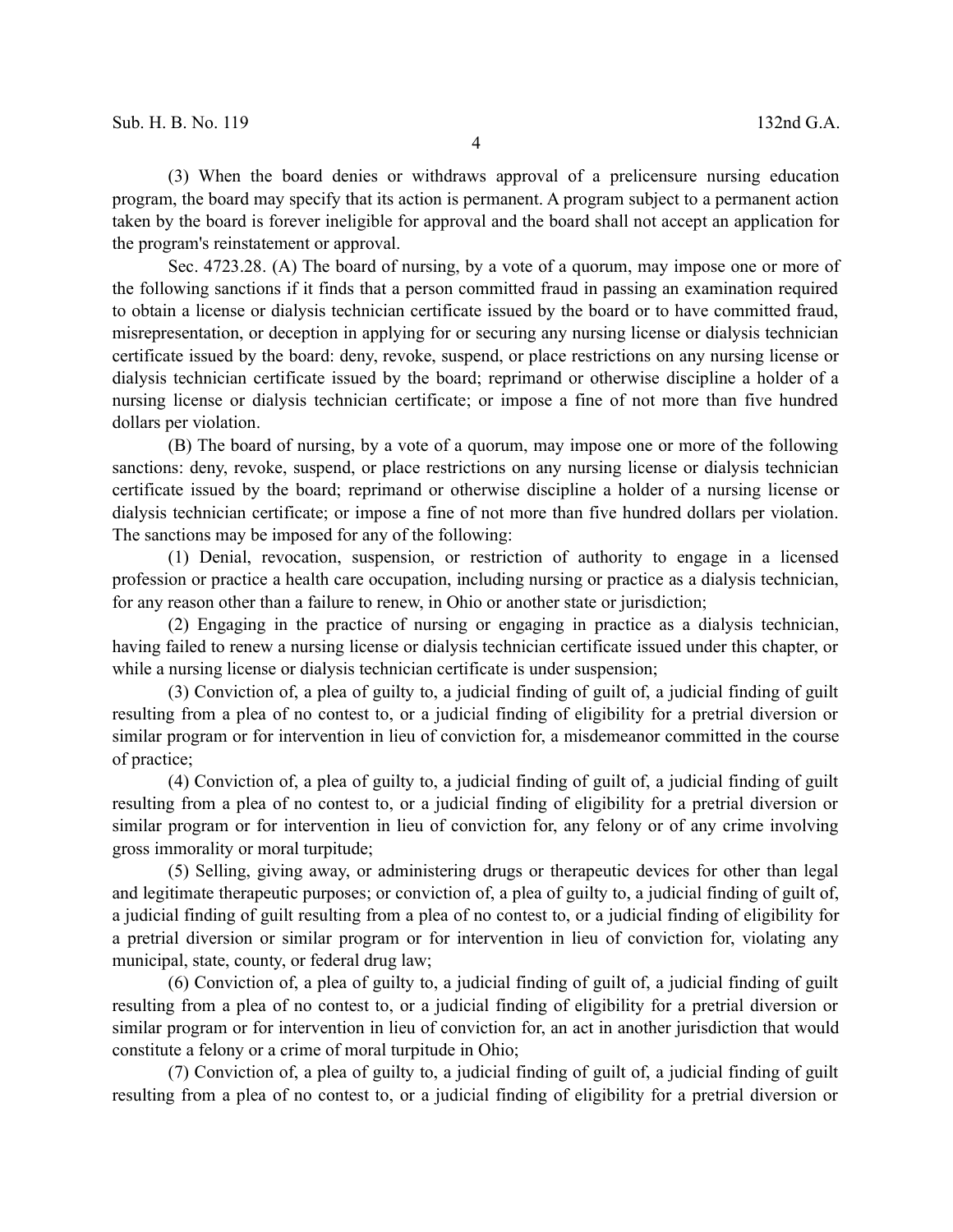similar program or for intervention in lieu of conviction for, an act in the course of practice in another jurisdiction that would constitute a misdemeanor in Ohio;

(8) Self-administering or otherwise taking into the body any dangerous drug, as defined in section 4729.01 of the Revised Code, in any way that is not in accordance with a legal, valid prescription issued for that individual, or self-administering or otherwise taking into the body any drug that is a schedule I controlled substance;

(9) Habitual or excessive use of controlled substances, other habit-forming drugs, or alcohol or other chemical substances to an extent that impairs the individual's ability to provide safe nursing care or safe dialysis care;

(10) Impairment of the ability to practice according to acceptable and prevailing standards of safe nursing care or safe dialysis care because of the use of drugs, alcohol, or other chemical substances;

(11) Impairment of the ability to practice according to acceptable and prevailing standards of safe nursing care or safe dialysis care because of a physical or mental disability;

(12) Assaulting or causing harm to a patient or depriving a patient of the means to summon assistance;

(13) Misappropriation or attempted misappropriation of money or anything of value in the course of practice;

(14) Adjudication by a probate court of being mentally ill or mentally incompetent. The board may reinstate the person's nursing license or dialysis technician certificate upon adjudication by a probate court of the person's restoration to competency or upon submission to the board of other proof of competency.

(15) The suspension or termination of employment by the United States department of defense or department of veterans affairs for any act that violates or would violate this chapter;

(16) Violation of this chapter or any rules adopted under it;

(17) Violation of any restrictions placed by the board on a nursing license or dialysis technician certificate;

(18) Failure to use universal and standard precautions established by rules adopted under section 4723.07 of the Revised Code;

(19) Failure to practice in accordance with acceptable and prevailing standards of safe nursing care or safe dialysis care;

(20) In the case of a registered nurse, engaging in activities that exceed the practice of nursing as a registered nurse;

(21) In the case of a licensed practical nurse, engaging in activities that exceed the practice of nursing as a licensed practical nurse;

(22) In the case of a dialysis technician, engaging in activities that exceed those permitted under section 4723.72 of the Revised Code;

(23) Aiding and abetting a person in that person's practice of nursing without a license or practice as a dialysis technician without a certificate issued under this chapter;

(24) In the case of an advanced practice registered nurse, except as provided in division (M) of this section, either of the following:

(a) Waiving the payment of all or any part of a deductible or copayment that a patient,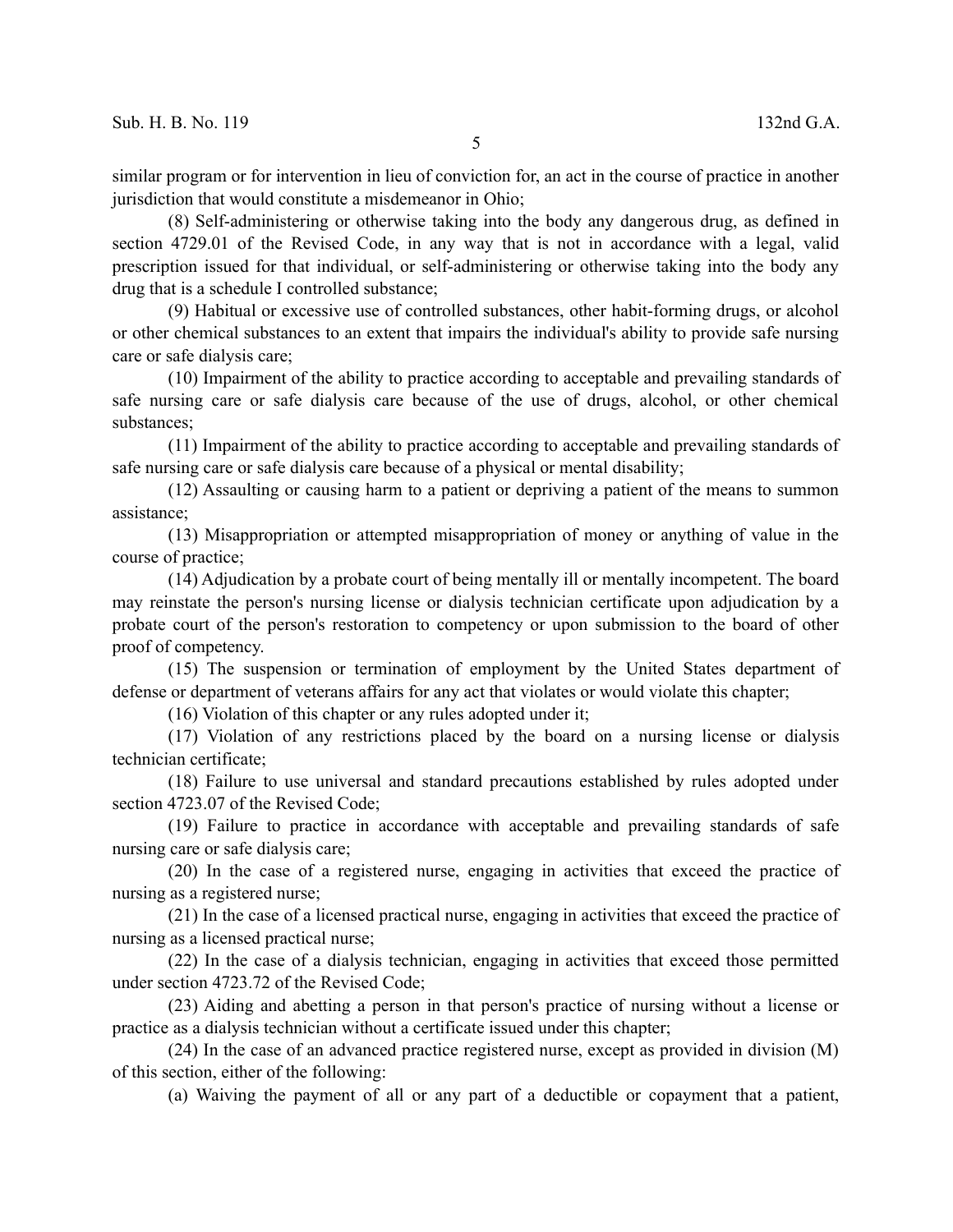pursuant to a health insurance or health care policy, contract, or plan that covers such nursing services, would otherwise be required to pay if the waiver is used as an enticement to a patient or group of patients to receive health care services from that provider;

(b) Advertising that the nurse will waive the payment of all or any part of a deductible or copayment that a patient, pursuant to a health insurance or health care policy, contract, or plan that covers such nursing services, would otherwise be required to pay.

(25) Failure to comply with the terms and conditions of participation in the chemical dependency substance use disorder monitoring program established under section 4723.35 of the Revised Code;

(26) Failure to comply with the terms and conditions required under the practice intervention and improvement program established under section 4723.282 of the Revised Code;

(27) In the case of an advanced practice registered nurse:

(a) Engaging in activities that exceed those permitted for the nurse's nursing specialty under section 4723.43 of the Revised Code;

(b) Failure to meet the quality assurance standards established under section 4723.07 of the Revised Code.

(28) In the case of an advanced practice registered nurse other than a certified registered nurse anesthetist, failure to maintain a standard care arrangement in accordance with section 4723.431 of the Revised Code or to practice in accordance with the standard care arrangement;

(29) In the case of an advanced practice registered nurse who is designated as a clinical nurse specialist, certified nurse-midwife, or certified nurse practitioner, failure to prescribe drugs and therapeutic devices in accordance with section 4723.481 of the Revised Code;

(30) Prescribing any drug or device to perform or induce an abortion, or otherwise performing or inducing an abortion;

(31) Failure to establish and maintain professional boundaries with a patient, as specified in rules adopted under section 4723.07 of the Revised Code;

(32) Regardless of whether the contact or verbal behavior is consensual, engaging with a patient other than the spouse of the registered nurse, licensed practical nurse, or dialysis technician in any of the following:

(a) Sexual contact, as defined in section 2907.01 of the Revised Code;

(b) Verbal behavior that is sexually demeaning to the patient or may be reasonably interpreted by the patient as sexually demeaning.

(33) Assisting suicide, as defined in section 3795.01 of the Revised Code;

(34) Failure to comply with the requirements in section 3719.061 of the Revised Code before issuing for a minor a prescription for an opioid analgesic, as defined in section 3719.01 of the Revised Code;

(35) Failure to comply with section 4723.487 of the Revised Code, unless the state board of pharmacy no longer maintains a drug database pursuant to section 4729.75 of the Revised Code;

(36) The revocation, suspension, restriction, reduction, or termination of clinical privileges by the United States department of defense or department of veterans affairs or the termination or suspension of a certificate of registration to prescribe drugs by the drug enforcement administration of the United States department of justice.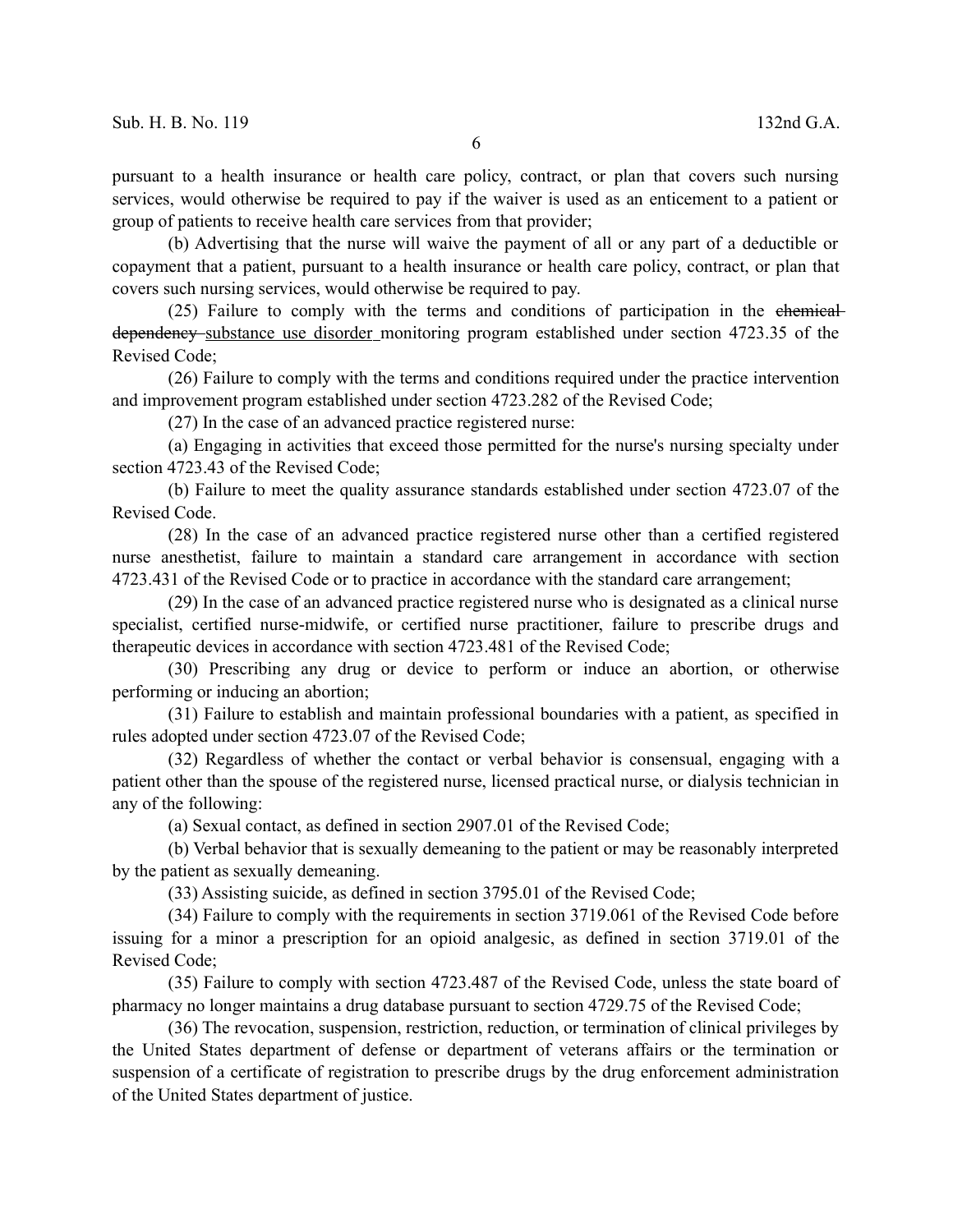(C) Disciplinary actions taken by the board under divisions (A) and (B) of this section shall be taken pursuant to an adjudication conducted under Chapter 119. of the Revised Code, except that in lieu of a hearing, the board may enter into a consent agreement with an individual to resolve an allegation of a violation of this chapter or any rule adopted under it. A consent agreement, when ratified by a vote of a quorum, shall constitute the findings and order of the board with respect to the matter addressed in the agreement. If the board refuses to ratify a consent agreement, the admissions and findings contained in the agreement shall be of no effect.

(D) The hearings of the board shall be conducted in accordance with Chapter 119. of the Revised Code, the board may appoint a hearing examiner, as provided in section 119.09 of the Revised Code, to conduct any hearing the board is authorized to hold under Chapter 119. of the Revised Code.

In any instance in which the board is required under Chapter 119. of the Revised Code to give notice of an opportunity for a hearing and the applicant, licensee, or certificate holder does not make a timely request for a hearing in accordance with section 119.07 of the Revised Code, the board is not required to hold a hearing, but may adopt, by a vote of a quorum, a final order that contains the board's findings. In the final order, the board may order any of the sanctions listed in division (A) or (B) of this section.

(E) If a criminal action is brought against a registered nurse, licensed practical nurse, or dialysis technician for an act or crime described in divisions (B)(3) to (7) of this section and the action is dismissed by the trial court other than on the merits, the board shall conduct an adjudication to determine whether the registered nurse, licensed practical nurse, or dialysis technician committed the act on which the action was based. If the board determines on the basis of the adjudication that the registered nurse, licensed practical nurse, or dialysis technician committed the act, or if the registered nurse, licensed practical nurse, or dialysis technician fails to participate in the adjudication, the board may take action as though the registered nurse, licensed practical nurse, or dialysis technician had been convicted of the act.

If the board takes action on the basis of a conviction, plea, or a judicial finding as described in divisions  $(B)(3)$  to  $(7)$  of this section that is overturned on appeal, the registered nurse, licensed practical nurse, or dialysis technician may, on exhaustion of the appeal process, petition the board for reconsideration of its action. On receipt of the petition and supporting court documents, the board shall temporarily rescind its action. If the board determines that the decision on appeal was a decision on the merits, it shall permanently rescind its action. If the board determines that the decision on appeal was not a decision on the merits, it shall conduct an adjudication to determine whether the registered nurse, licensed practical nurse, or dialysis technician committed the act on which the original conviction, plea, or judicial finding was based. If the board determines on the basis of the adjudication that the registered nurse, licensed practical nurse, or dialysis technician committed such act, or if the registered nurse, licensed practical nurse, or dialysis technician does not request an adjudication, the board shall reinstate its action; otherwise, the board shall permanently rescind its action.

Notwithstanding the provision of division  $(C)(2)$  of section 2953.32 of the Revised Code specifying that if records pertaining to a criminal case are sealed under that section the proceedings in the case shall be deemed not to have occurred, sealing of the following records on which the board

7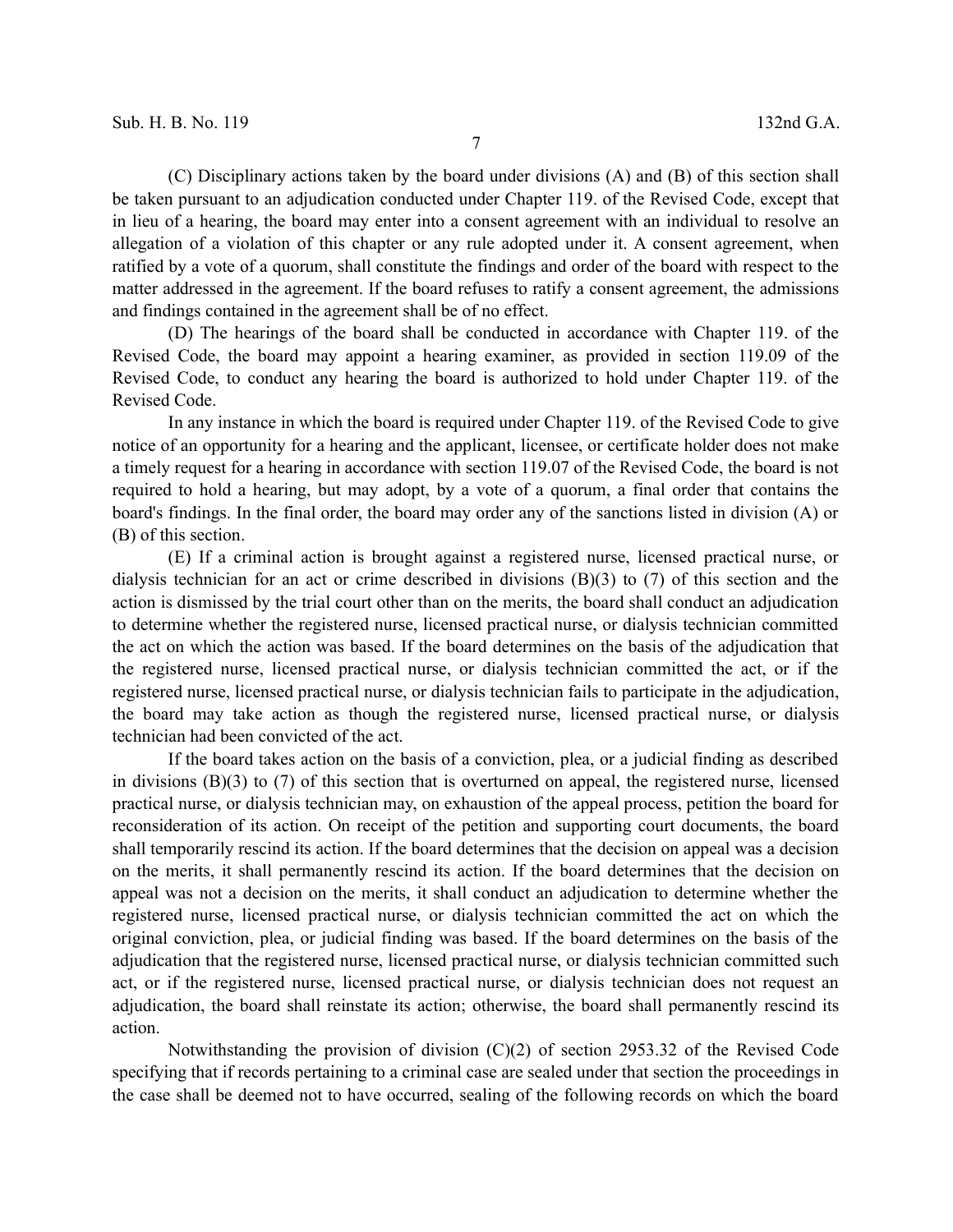has based an action under this section shall have no effect on the board's action or any sanction imposed by the board under this section: records of any conviction, guilty plea, judicial finding of guilt resulting from a plea of no contest, or a judicial finding of eligibility for a pretrial diversion program or intervention in lieu of conviction.

The board shall not be required to seal, destroy, redact, or otherwise modify its records to reflect the court's sealing of conviction records.

(F) The board may investigate an individual's criminal background in performing its duties under this section. As part of such investigation, the board may order the individual to submit, at the individual's expense, a request to the bureau of criminal identification and investigation for a criminal records check and check of federal bureau of investigation records in accordance with the procedure described in section 4723.091 of the Revised Code.

(G) During the course of an investigation conducted under this section, the board may compel any registered nurse, licensed practical nurse, or dialysis technician or applicant under this chapter to submit to a mental or physical examination, or both, as required by the board and at the expense of the individual, if the board finds reason to believe that the individual under investigation may have a physical or mental impairment that may affect the individual's ability to provide safe nursing care. Failure of any individual to submit to a mental or physical examination when directed constitutes an admission of the allegations, unless the failure is due to circumstances beyond the individual's control, and a default and final order may be entered without the taking of testimony or presentation of evidence.

If the board finds that an individual is impaired, the board shall require the individual to submit to care, counseling, or treatment approved or designated by the board, as a condition for initial, continued, reinstated, or renewed authority to practice. The individual shall be afforded an opportunity to demonstrate to the board that the individual can begin or resume the individual's occupation in compliance with acceptable and prevailing standards of care under the provisions of the individual's authority to practice.

For purposes of this division, any registered nurse, licensed practical nurse, or dialysis technician or applicant under this chapter shall be deemed to have given consent to submit to a mental or physical examination when directed to do so in writing by the board, and to have waived all objections to the admissibility of testimony or examination reports that constitute a privileged communication.

(H) The board shall investigate evidence that appears to show that any person has violated any provision of this chapter or any rule of the board. Any person may report to the board any information the person may have that appears to show a violation of any provision of this chapter or rule of the board. In the absence of bad faith, any person who reports such information or who testifies before the board in any adjudication conducted under Chapter 119. of the Revised Code shall not be liable for civil damages as a result of the report or testimony.

(I) All of the following apply under this chapter with respect to the confidentiality of information:

(1) Information received by the board pursuant to a complaint or an investigation is confidential and not subject to discovery in any civil action, except that the board may disclose information to law enforcement officers and government entities for purposes of an investigation of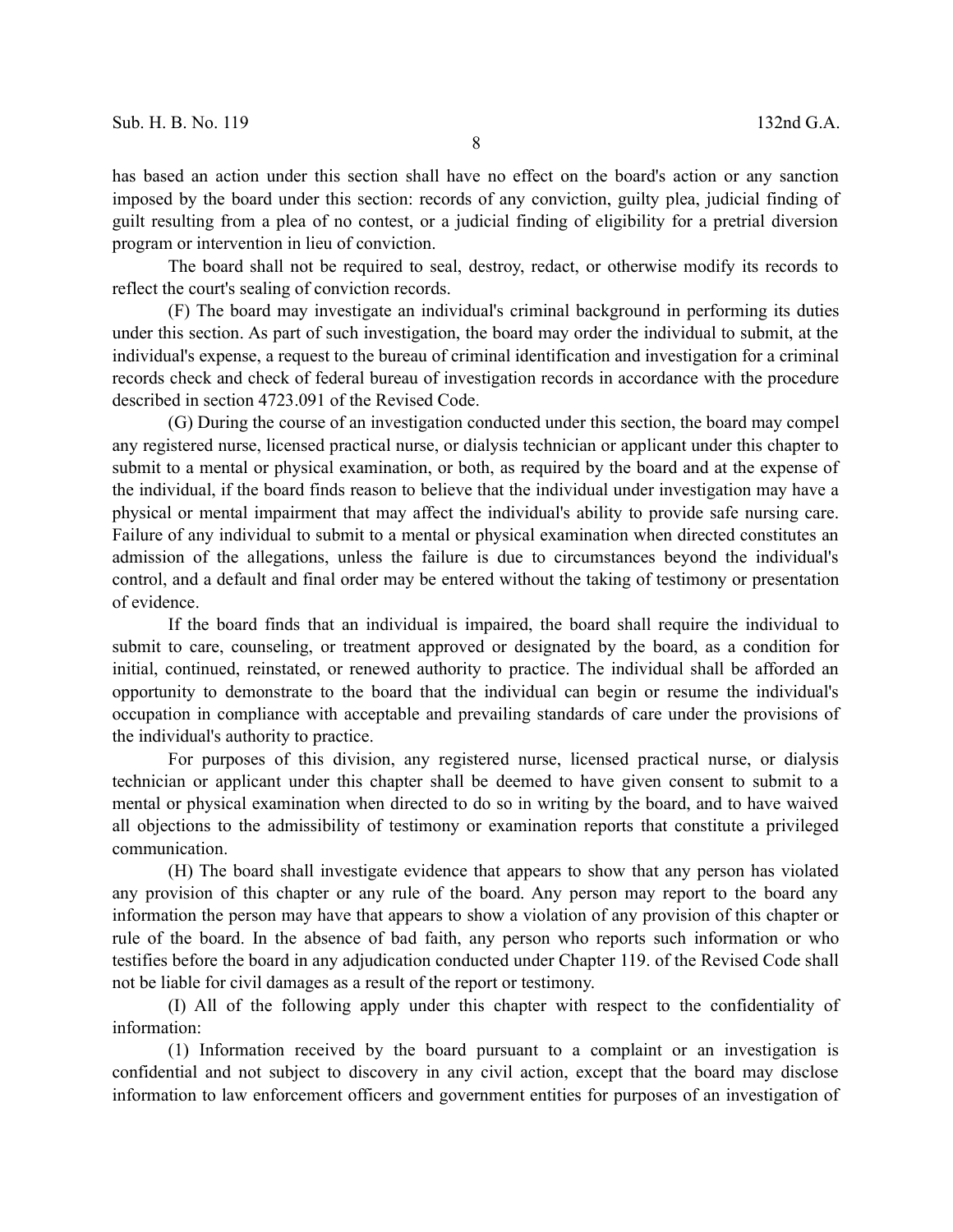either a licensed health care professional, including a registered nurse, licensed practical nurse, or dialysis technician, or a person who may have engaged in the unauthorized practice of nursing or dialysis care. No law enforcement officer or government entity with knowledge of any information disclosed by the board pursuant to this division shall divulge the information to any other person or government entity except for the purpose of a government investigation, a prosecution, or an adjudication by a court or government entity.

(2) If an investigation requires a review of patient records, the investigation and proceeding shall be conducted in such a manner as to protect patient confidentiality.

(3) All adjudications and investigations of the board shall be considered civil actions for the purposes of section 2305.252 of the Revised Code.

(4) Any board activity that involves continued monitoring of an individual as part of or following any disciplinary action taken under this section shall be conducted in a manner that maintains the individual's confidentiality. Information received or maintained by the board with respect to the board's monitoring activities is not subject to discovery in any civil action and is confidential, except that the board may disclose information to law enforcement officers and government entities for purposes of an investigation of a licensee or certificate holder.

(J) Any action taken by the board under this section resulting in a suspension from practice shall be accompanied by a written statement of the conditions under which the person may be reinstated to practice.

(K) When the board refuses to grant a license or certificate to an applicant, revokes a license or certificate, or refuses to reinstate a license or certificate, the board may specify that its action is permanent. An individual subject to permanent action taken by the board is forever ineligible to hold a license or certificate of the type that was refused or revoked and the board shall not accept from the individual an application for reinstatement of the license or certificate or for a new license or certificate.

(L) No unilateral surrender of a nursing license, certificate of authority, or dialysis technician certificate issued under this chapter shall be effective unless accepted by majority vote of the board. No application for a nursing license, certificate of authority, or dialysis technician certificate issued under this chapter may be withdrawn without a majority vote of the board. The board's jurisdiction to take disciplinary action under this section is not removed or limited when an individual has a license or certificate classified as inactive or fails to renew a license or certificate.

(M) Sanctions shall not be imposed under division (B)(24) of this section against any licensee who waives deductibles and copayments as follows:

(1) In compliance with the health benefit plan that expressly allows such a practice. Waiver of the deductibles or copayments shall be made only with the full knowledge and consent of the plan purchaser, payer, and third-party administrator. Documentation of the consent shall be made available to the board upon request.

(2) For professional services rendered to any other person licensed pursuant to this chapter to the extent allowed by this chapter and the rules of the board.

Sec. 4723.35. (A) As used in this section, "chemical dependency" "substance use disorder" means either of the following:

(1) The chronic and habitual use of alcoholic beverages to the extent that the user no longer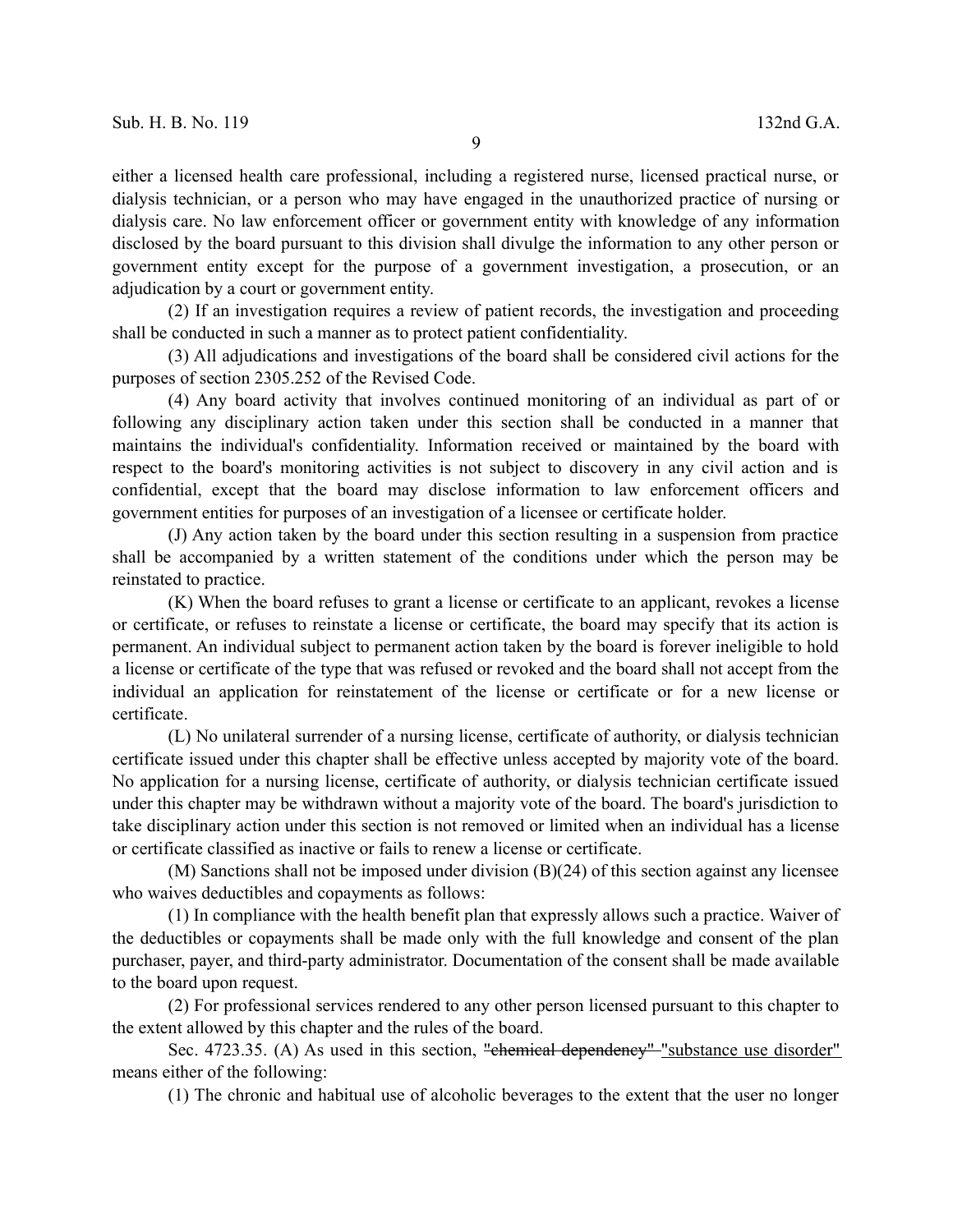can control the use of alcohol or endangers the user's health, safety, or welfare or that of others;

(2) The use of a controlled substance as defined in section 3719.01 of the Revised Code, a harmful intoxicant as defined in section 2925.01 of the Revised Code, or a dangerous drug as defined in section 4729.01 of the Revised Code, to the extent that the user becomes physically or psychologically dependent on the substance, intoxicant, or drug or endangers the user's health, safety, or welfare or that of others.

(B) The board of nursing may abstain from taking disciplinary action under section 4723.28 or 4723.86 of the Revised Code against an individual with a chemical dependency substance use disorder if it finds that the individual can be treated effectively and there is no impairment of the individual's ability to practice according to acceptable and prevailing standards of safe care. The board shall establish a chemical dependency-substance use disorder monitoring program to monitor the registered nurses, licensed practical nurses, dialysis technicians, and certified community health workers against whom the board has abstained from taking action. The board shall develop the program, select the program's name, and designate a coordinator to administer the program.

(C) Determinations regarding an individual's eligibility for admission to, continued participation in, and successful completion of the monitoring program shall be made by the board's supervising member for disciplinary matters in accordance with rules adopted under division (D) of this section.

(D) The board shall adopt rules in accordance with Chapter 119. of the Revised Code that establish the following:

(1) Eligibility requirements for admission to and continued participation in the monitoring program;

(2) Terms and conditions that must be met to participate in and successfully complete the program;

(3) Procedures for keeping confidential records regarding participants;

(4) Any other requirements or procedures necessary to establish and administer the program.

(E)(1) As a condition of being admitted to the monitoring program, an individual shall surrender to the program coordinator the license or certificate that the individual holds. While the surrender is in effect, the individual is prohibited from engaging in the practice of nursing, engaging in the provision of dialysis care, or engaging in the provision of services that were being provided as a certified community health worker.

If the board's supervising member for disciplinary matters determines that a participant is capable of resuming practice according to acceptable and prevailing standards of safe care, the program coordinator shall return the participant's license or certificate. If the participant violates the terms and conditions of resumed practice, the coordinator shall require the participant to surrender the license or certificate as a condition of continued participation in the program. The coordinator may require the surrender only on the approval of the board's supervising member for disciplinary matters.

The surrender of a license or certificate on admission to the monitoring program or while participating in the program does not constitute an action by the board under section 4723.28 or 4723.86 of the Revised Code. The participant may rescind the surrender at any time and the board may proceed by taking action under section 4723.28 or 4723.86 of the Revised Code.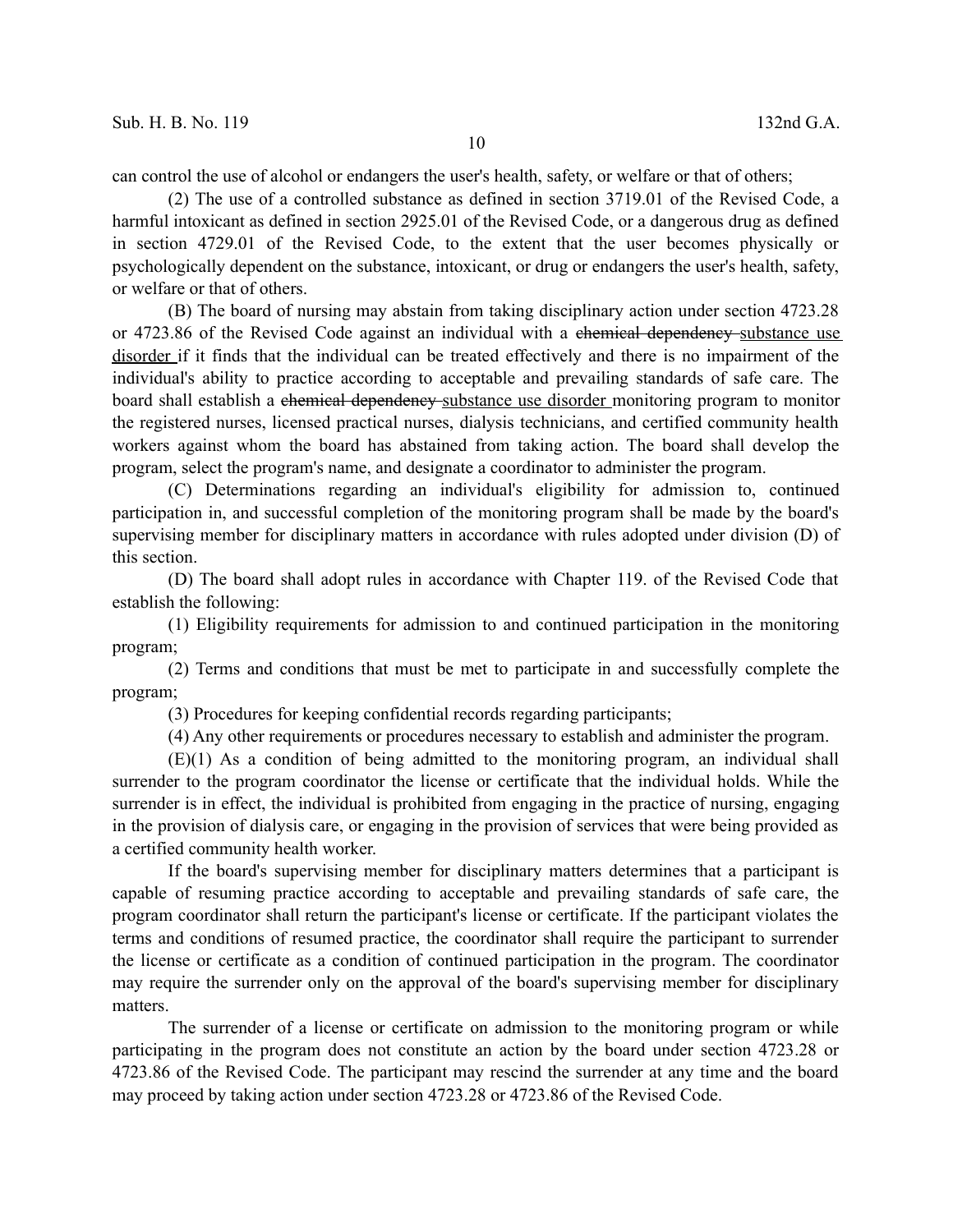(2) If the program coordinator determines that a participant is significantly out of compliance with the terms and conditions for participation, the coordinator shall notify the board's supervising member for disciplinary matters and the supervising member shall determine whether to temporarily suspend the participant's license or certificate. The board shall notify the participant of the suspension by certified mail sent to the participant's last known address and shall refer the matter to the board for formal action under section 4723.28 or 4723.86 of the Revised Code.

(F) All of the following apply with respect to the receipt, release, and maintenance of records and information by the monitoring program:

(1) The program coordinator shall maintain all program records in the board's office, and for each participant, shall retain the records for a period of two years following the participant's date of successful completion of the program.

(2) When applying to participate in the monitoring program, the applicant shall sign a waiver permitting the board to receive and release information necessary to determine whether the individual is eligible for admission. After being admitted, the participant shall sign a waiver permitting the board to receive and release information necessary to determine whether the individual is eligible for continued participation in the program. Information that may be necessary for the board's supervising member for disciplinary matters to determine eligibility for admission or continued participation in the monitoring program includes, but is not limited to, information provided to and by employers, probation officers, law enforcement agencies, peer assistance programs, health professionals, and treatment providers. No entity with knowledge that the information has been provided to the monitoring program shall divulge that knowledge to any other person.

(3) Except as provided in division (F)(4) of this section, all records pertaining to an individual's application for or participation in the monitoring program, including medical records, treatment records, and mental health records, shall be confidential. The records are not public records for the purposes of section 149.43 of the Revised Code and are not subject to discovery by subpoena or admissible as evidence in any judicial proceeding.

(4) The board may disclose information regarding a participant's progress in the program to any person or government entity that the participant authorizes in writing to be given the information. In disclosing information under this division, the board shall not include any information that is protected under section 5119.27 of the Revised Code or any federal statute or regulation that provides for the confidentiality of medical, mental health, or substance abuse records.

(G) In the absence of fraud or bad faith, the board as a whole, its individual members, and its employees and representatives are not liable for damages in any civil action as a result of disclosing information in accordance with division (F)(4) of this section. In the absence of fraud or bad faith, any person reporting to the program with regard to an individual's entermined dependencesubstance use disorder, or the progress or lack of progress of that individual with regard to treatment, is not liable for damages in any civil action as a result of the report.

Sec. 5101.47. (A) Except as provided in divisions (B) and (C) of this section, both of the following apply to the department of job and family services:

 (1) The department shall accept applications, determine eligibility, redetermine eligibility, and perform related administrative activities for the supplemental nutrition assistance program administered by the department pursuant to section 5101.54 of the Revised Code.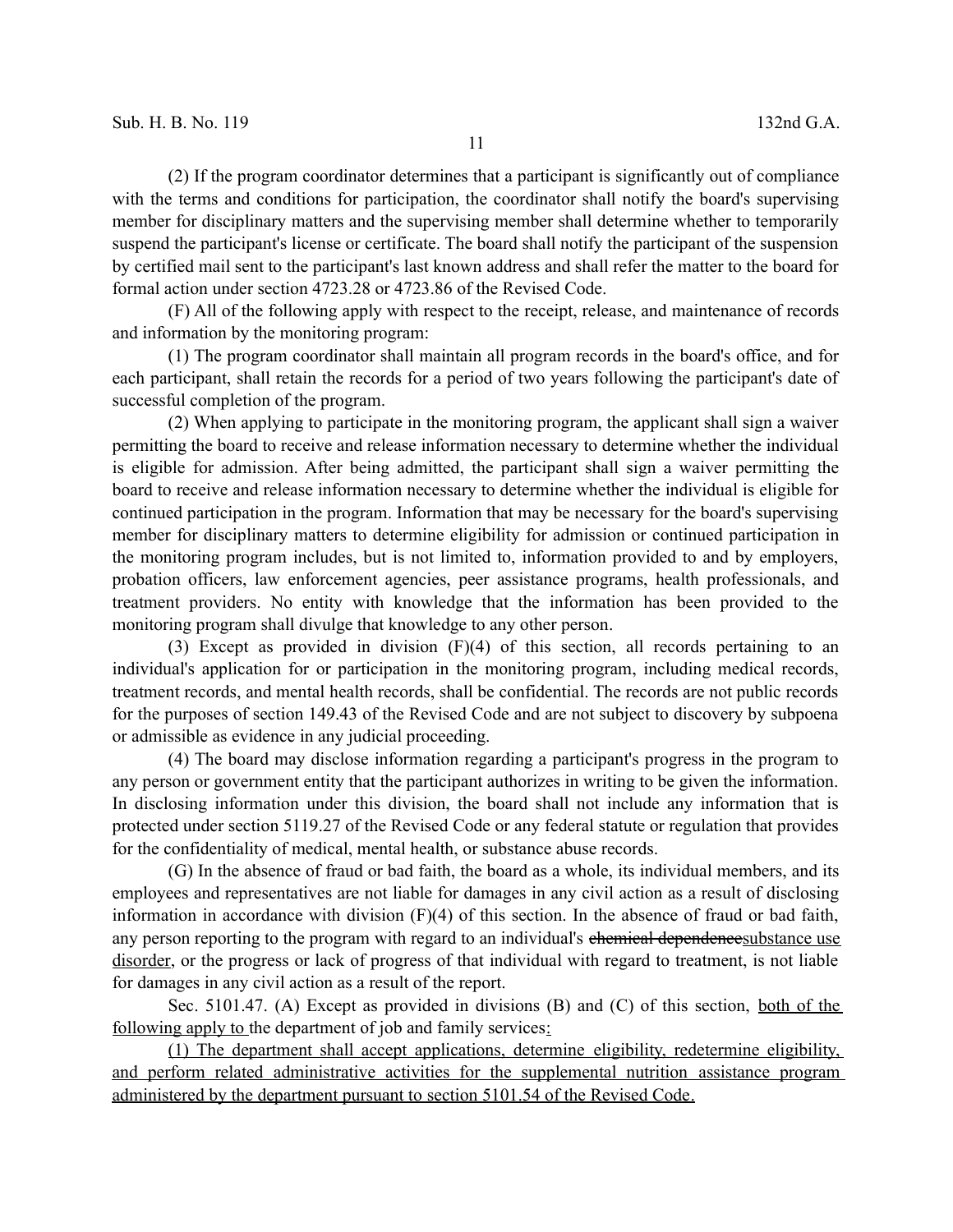The department may assign the duties described in division  $(A)(1)$  of this section to any county department of job and family services.

(2) The department may accept applications, determine eligibility, redetermine eligibility, and perform related administrative activities for one or more of the following:

 $(1)$  (a) Publicly funded child care provided under Chapter 5104. of the Revised Code;

## (2) The supplemental nutrition assistance program administered by the department pursuant to section 5101.54 of the Revised Code;

(3) (b) Other programs administered by the department that the director of job and family services determines are supportive of children, adults, or families;

(4) (c) Other programs administered by the department regarding which the director determines administrative cost savings and efficiency may be achieved through the department accepting applications, determining eligibility, redetermining eligibility, or performing related administrative activities.

(B) If federal law requires a face-to-face interview to complete an eligibility determination for a program specified in or pursuant to division (A) of this section, the face-to-face interview shall not be conducted by the department of job and family services.

(C) Subject to division (B) of this section, if the department is required or elects to accept applications, determine eligibility, redetermine eligibility, and perform related administrative activities for a program specified in or pursuant to division (A) of this section, both of the following apply:

(1) An individual seeking services under the program may apply for the program to the department or to the entity that state law governing the program authorizes to accept applications for the program.

(2) The department is subject to federal statutes and regulations and state statutes and rules that require, permit, or prohibit an action regarding accepting applications, determining or redetermining eligibility, and performing related administrative activities for the program.

(D) The director may adopt rules as necessary to implement this section.

Sec. 5101.54. (A) The director of job and family services shall administer the supplemental nutrition assistance program in accordance with the Food and Nutrition Act of 2008 (7 U.S.C. 2011 et seq.). The department of job and family services may:

(1) Prepare and submit to the secretary of the United States department of agriculture a plan for the administration of the supplemental nutrition assistance program;

(2) Prescribe forms for applications, certificates, reports, records, and accounts of county departments of job and family services, and other matters;

(3) Require such reports and information from each county department of job and family services as may be necessary and advisable;

(4) Administer and expend any sums appropriated by the general assembly for the purposes of the supplemental nutrition assistance program and all sums paid to the state by the United States as authorized by the Food and Nutrition Act of 2008;

(5) Conduct such investigations as are necessary;

(6) Enter into interagency agreements and cooperate with investigations conducted by the department of public safety, including providing information for investigative purposes, exchanging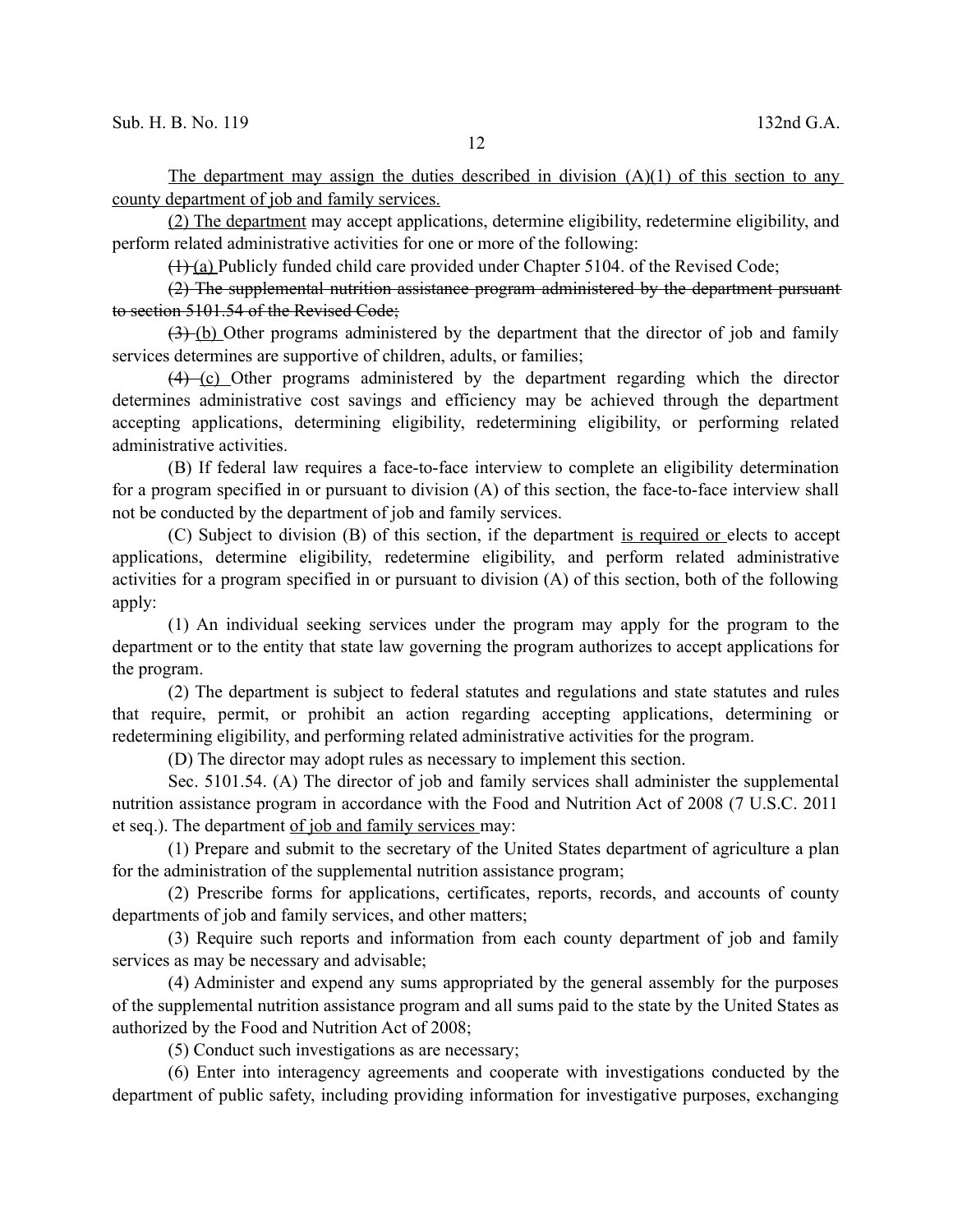property and records, passing through federal financial participation, modifying any agreements with the United States department of agriculture, providing for the supply, security, and accounting of supplemental nutrition assistance program benefits for investigative purposes, and meeting any other requirements necessary for the detection and deterrence of illegal activities in the supplemental nutrition assistance program;

(7) Adopt rules in accordance with Chapter 119. of the Revised Code governing employment and training requirements of recipients of supplemental nutrition assistance program benefits, including rules specifying which recipients are subject to the requirements and establishing sanctions for failure to satisfy the requirements. The rules shall be consistent with 7 U.S.C. 2015, including its work and employment and training requirements, and, to the extent practicable, shall provide for the recipients to participate in work activities, developmental activities, and alternative work activities described in sections 5107.40 to 5107.69 of the Revised Code that are comparable to programs authorized by 7 U.S.C. 2015(d)(4). The rules may reference rules adopted under section 5107.05 of the Revised Code governing work activities, developmental activities, and alternative work activities described in sections 5107.40 to 5107.69 of the Revised Code.

(8) Adopt rules in accordance with section 111.15 of the Revised Code that are consistent with the Food and Nutrition Act of 2008, as amended, and the regulations adopted thereunder, and this section governing the following:

(a) Eligibility requirements for the supplemental nutrition assistance program;

(b) Sanctions for failure to comply with eligibility requirements;

(c) Allotment of supplemental nutrition assistance program benefits;

(d) To the extent permitted under federal statutes and regulations, a system under which some or all recipients of supplemental nutrition assistance program benefits subject to employment and training requirements established by rules adopted under division (A)(7) of this section receive the benefits after satisfying the requirements;

(e) Administration of the program by county departments of job and family services;

(f) Other requirements necessary for the efficient administration of the program.

(9) Submit a plan to the United States secretary of agriculture for the department of job and family services to operate a simplified supplemental nutrition assistance program pursuant to 7 U.S.C. 2035 under which requirements governing the Ohio works first program established under Chapter 5107. of the Revised Code also govern the supplemental nutrition assistance program in the case of households receiving supplemental nutrition assistance program benefits and participating in Ohio works first.

(B) A household that is entitled to receive supplemental nutrition assistance program benefits and that is determined to be in immediate need of nutrition assistance, shall receive certification of eligibility for program benefits, pending verification, within twenty-four hours, or, if mitigating circumstances occur, within seventy-two hours, after application, if:

(1) The results of the application interview indicate that the household will be eligible upon full verification;

(2) Information sufficient to confirm the statements in the application has been obtained from at least one additional source, not a member of the applicant's household. Such information shall be recorded in the case file, and shall include: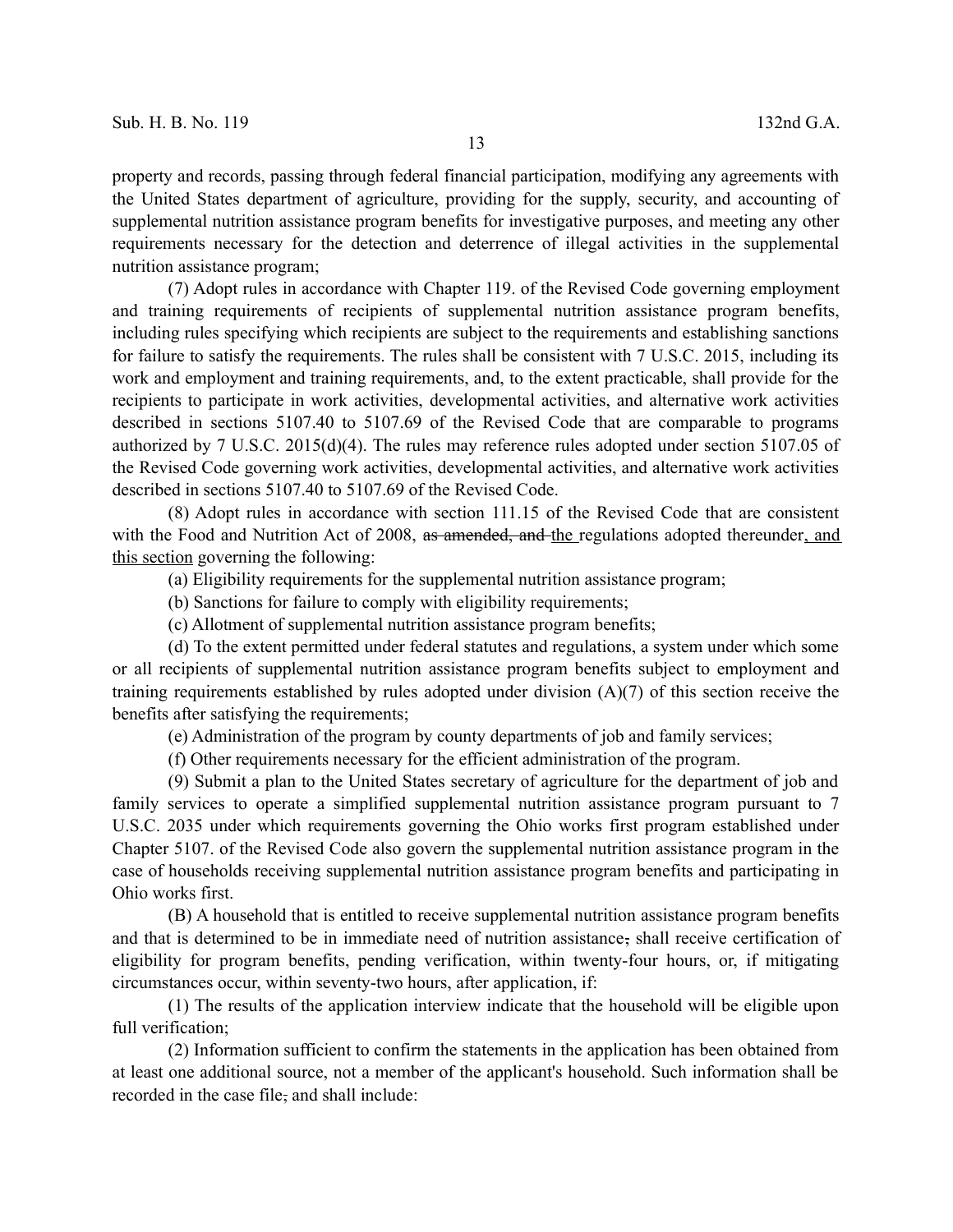(a) The name of the person who provided the name of the information source;

(b) The name and address of the information source;

(c) A summary of the information obtained.

The period of temporary eligibility shall not exceed one month from the date of certification of temporary eligibility. If eligibility is established by full verification, benefits shall continue without interruption as long as eligibility continues.

 There is no limit on the number of times a household may receive expedited certification of eligibility under this division as long as before each expedited certification all of the information identified in division (F)(1) of this section was verified for the household at the last expedited certification or the household's eligibility was certified under normal processing standards since the last expedited certification.

At the time of application, the county department of job and family services shall provide to a household described in this division a list of community assistance programs that provide emergency food.

(C) Before certifying supplemental nutrition assistance program benefits, the department shall verify the eligibility of each household in accordance with division (F) of this section. All applications shall be approved or denied through full verification within thirty days from receipt of the application by the county department of job and family services.

(D) Nothing in this section shall be construed to prohibit the certification of households that qualify under federal regulations to receive supplemental nutrition assistance program benefits without charge under the Food and Nutrition Act of 2008.

(E) Any person who applies for the supplemental nutrition assistance program shall receive a voter registration application under section 3503.10 of the Revised Code.

 (F)(1) In order to verify household eligibility as required by federal regulations and this section, the department shall, except as provided in division (F)(2) of this section, verify at least the following information before certifying supplemental nutrition assistance program benefits:

(a) Household composition;

(b) Identity;

(c) Citizenship and alien eligibility status ;

(d) Social security numbers;

(e) State residency status ;

(f) Disability status;

(g) Gross nonexempt income;

(h) Utility expenses;

(i) Medical expenses ;

 (j) Enrollment status in other state-administered public assistance programs within and outside this state;

(k) Any available information related to potential identity fraud or identity theft.

 (2) A household's eligibility for supplemental nutrition assistance program benefits may be certified before all of the information identified in division (F)(1) of this section is verified if the household's certification is being expedited under division (B) of this section.

(3) On at least a quarterly basis and consistent with federal regulations, as information is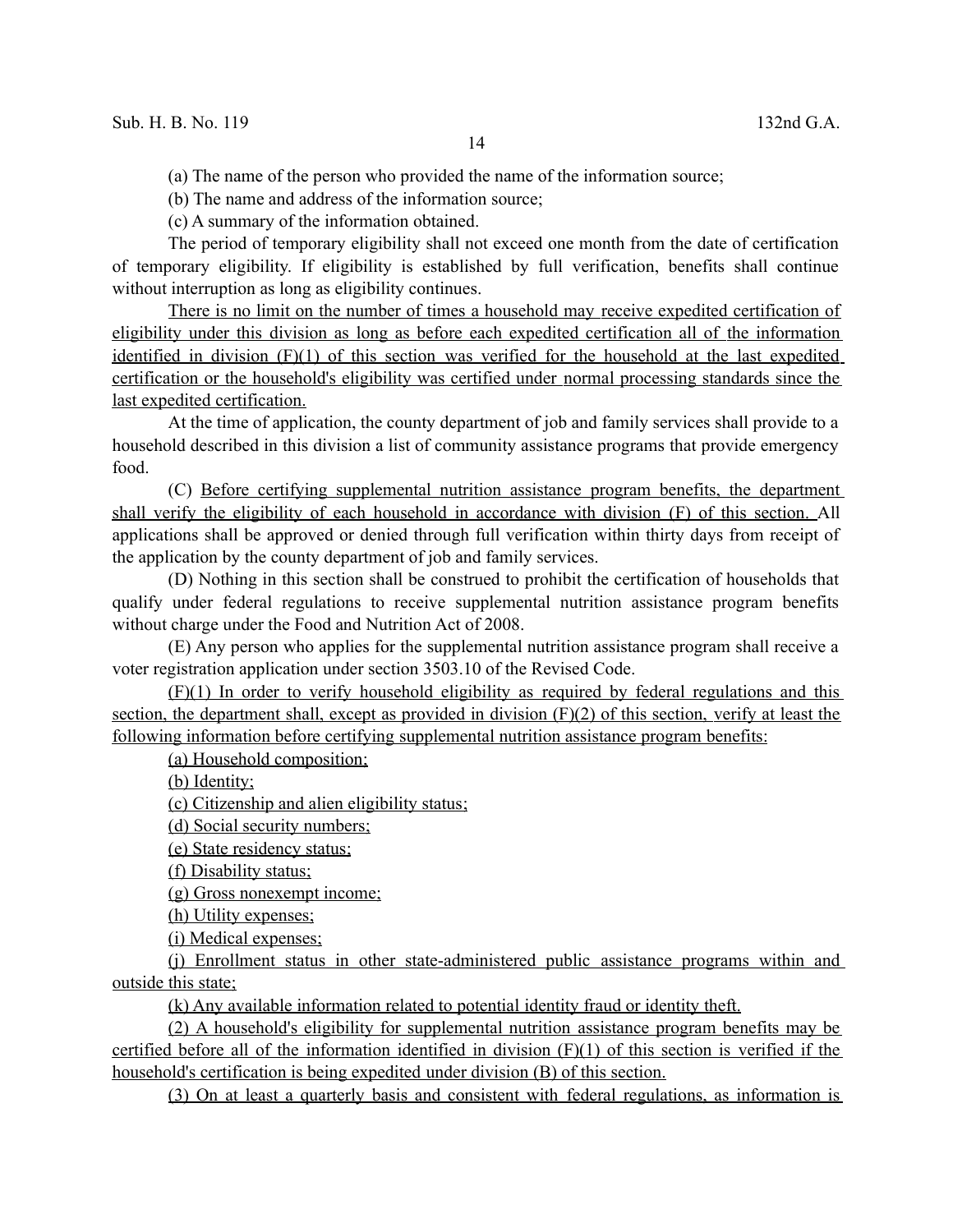received by a county department of job and family services, the county department shall review and act on information identified in division  $(F)(1)$  of this section that indicates a change in circumstances that may affect eligibility, to the extent such information is available to the department.

 (4) Consistent with federal regulations, as part of the application for public assistance and before certifying benefits under the supplemental nutrition assistance program, the department shall require an applicant, or a person acting on the applicant's behalf, to verify the identity of the members of the applicant household.

 (5)(a) The department shall sign a memorandum of understanding with any department, agency, or division as needed to obtain the information identified in division (F)(1) of this section.

 (b) The department may contract with one or more independent vendors to provide the information identified in division (F)(1) of this section.

(c) Nothing in this section prevents the department or a county department of job and family services from receiving or reviewing additional information related to eligibility not identified in this section or from contracting with one or more independent vendors to provide additional information not identified in this section.

 (6) The department shall explore joining a multistate cooperative, such as the national accuracy clearinghouse, to identify individuals enrolled in public assistance programs outside of this state.

 (G) If the department receives information concerning a household certified to receive supplemental nutrition assistance program benefits that indicates a change in circumstances that may affect eligibility, the department shall take action in accordance with federal regulations, including verifying unclear information, providing prior written notice of a change or adverse action, and notifying the household of the right to a fair hearing.

 (H) In the case of suspected fraud, the department shall refer the case for an administrative disqualification hearing or to the county prosecutor of the county in which the applicant or recipient resides for investigation, or both.

 (I) The department shall a dopt rules in accordance with Chapter 119. of the Revised Code to implement divisions (F) to (H) of this section.

 (J) Except as prohibited by federal law, the department may assign any of the duties described in this section to any county department of job and family services.

Sec. 5160.29. (A) As part of the process of determining an individual's eligibility for a medical assistance program, at least all of the following information about the individual shall be verified:

(1) Identity;

(2) Citizenship and alien eligibility;

(3) Social security number;

(4) State residency status;

(5) Disability status;

(6) Gross nonexempt income;

(7) Household status ;

(8) Medical expenses;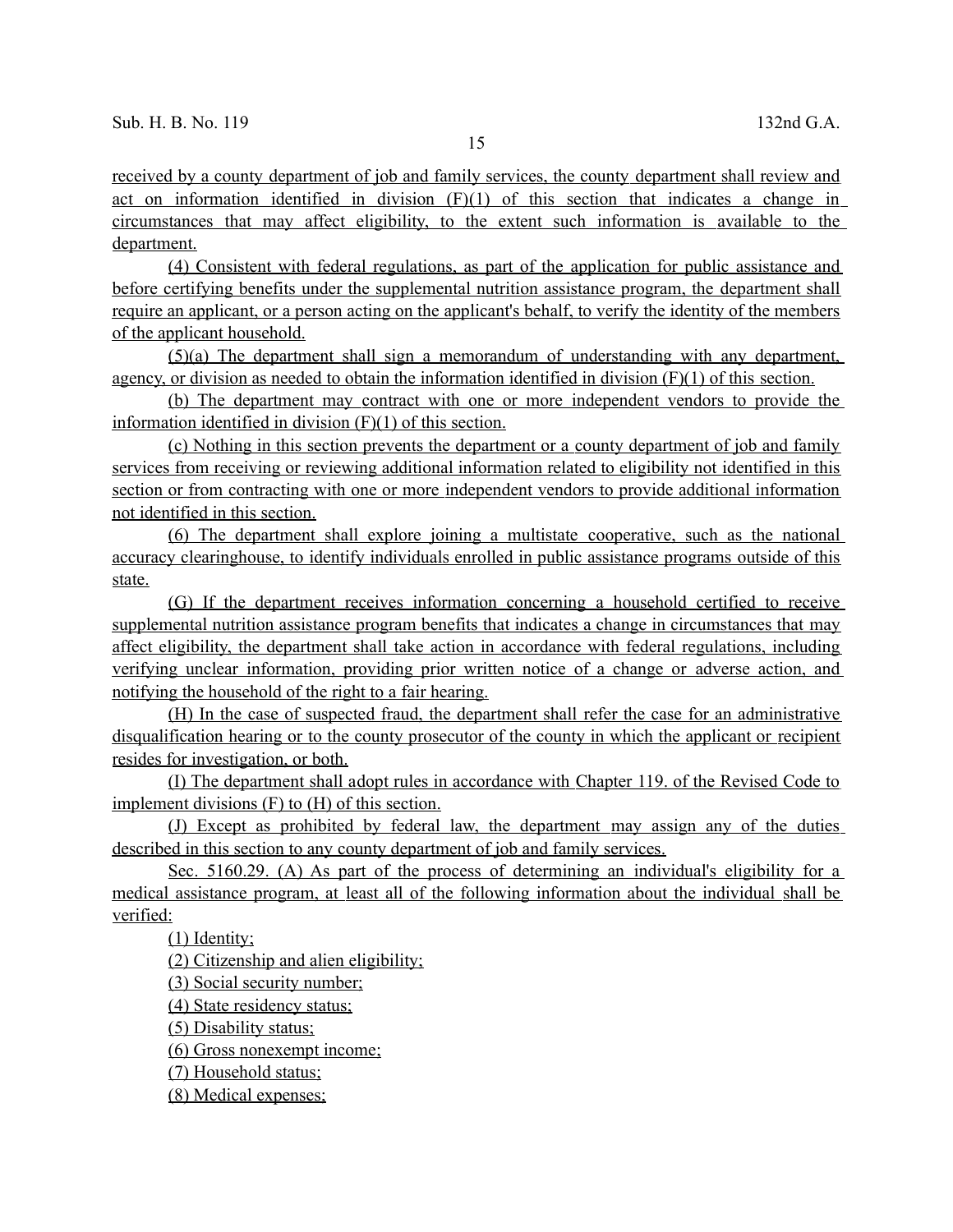(9) Enrollment status in other state-administered public assistance programs within and outside the state.

(B) As part of the process of determining an individual's eligibility for a medical assistance program, each applicant, or a person acting on the applicant's behalf, shall verify the applicant's identity.

 (C)(1) The department of medicaid shall sign a memorandum of understanding with any department, agency, or division as needed to obtain the information specified in division (A) of this section.

 (2) The department may contract with one or more independent vendors to provide the information identified in division (A) of this section.

Sec. 5160.291. (A)(1) As information described in division (A) of section 5160.29 of the Revised Code is received by the department of medicaid or an entity with which the department has entered into an agreement under section 5160.30 of the Revised Code, the department or entity shall do both of the following on at least a quarterly basis and in accordance with federal regulations:

 (a) Review the information to determine whether it indicates a change in circumstances that may affect eligibility for a medical assistance program;

(b) Take appropriate action.

 $(2)$  Division  $(A)(1)$  of this section applies only to the extent information described in division (A) of section 5160.29 of the Revised Code is available to the department or entity.

 (B) If the department of medicaid or an entity with which the department has entered into an agreement under section 5160.30 of the Revised Code receives information concerning a medical assistance recipient that indicates a change in circumstances that may affect the recipient's continued eligibility for the medical assistance program in which the recipient is enrolled, the department or entity shall take appropriate action, including verifying unclear information, providing prior written notice of a change or adverse action, and notifying the recipient of the right to appeal under section 5160.31 of the Revised Code.

 Sec. 5160.292. If a violation of section 2913.401 of the Revised Code or a similar offense is suspected in the process of determining or redetermining a medical assistance recipient's eligibility, the case shall be referred for investigation to the county prosecutor of the county in which the medical assistance recipient resides, referred for an administrative disqualification hearing, or both.

 Sec. 5160.293. Nothing in sections 5160.29 to 5160.292 of the Revised Code prevents the department of medicaid or any entity with which the department has entered into an agreement under section 5160.30 of the Revised Code from doing either of the following:

 (A) Receiving or reviewing information related to individuals' eligibility for a medical assistance program beyond the information specified in division (A) of section 5160.29 of the Revised Code;

 (B) Contracting with one or more independent vendors to provide such additional information for such purpose.

Sec. 5160.47. (A) The department of medicaid shall enter do both of the following:

(1) Enter into any necessary agreements with the United States department of health and human services and neighboring states to join and participate as an active member in the public assistance reporting information system;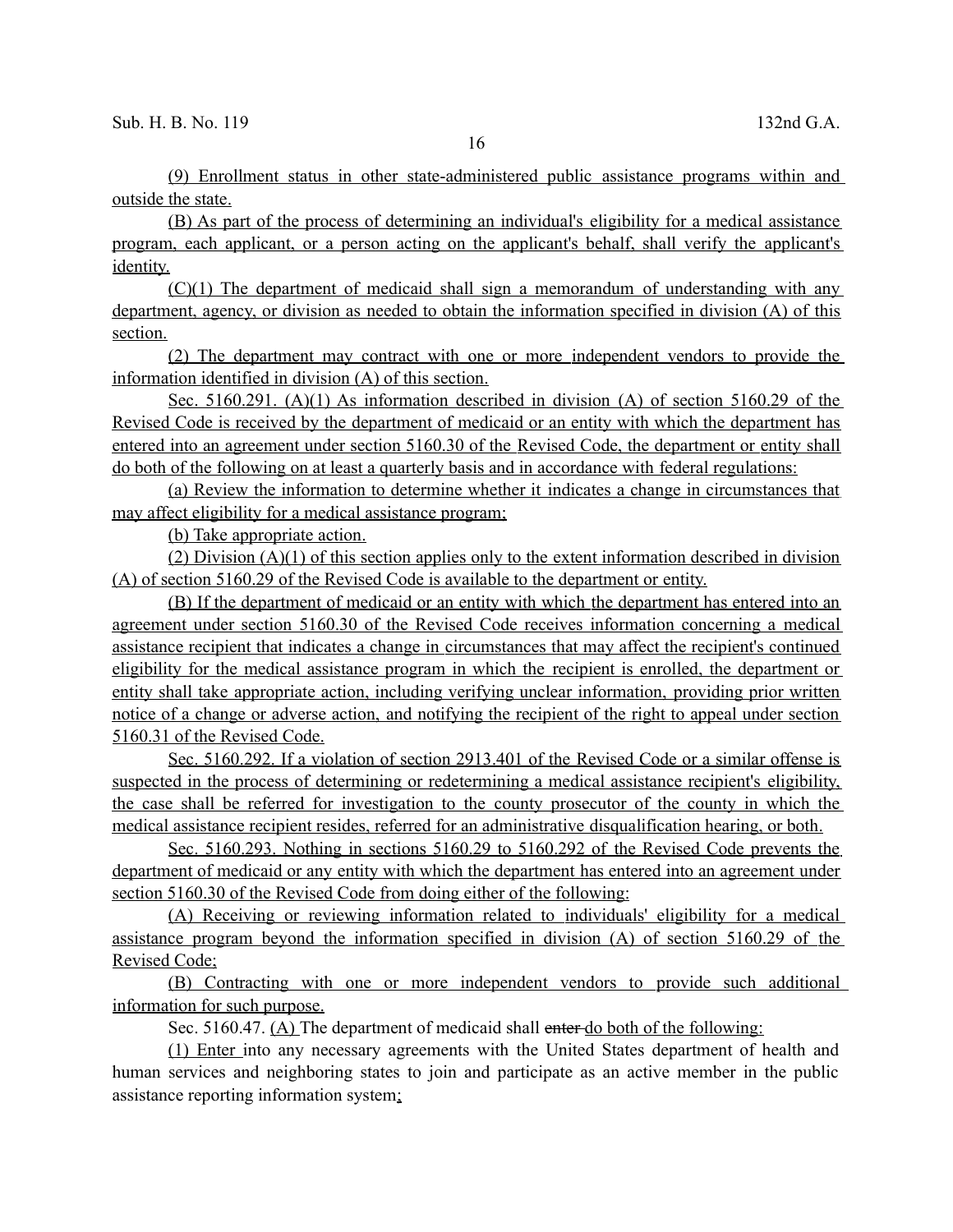(B) The department may disclose information regarding a medical assistance recipient to the extent necessary to participate as an active member in the public assistance reporting information system or other multistate cooperative.

SECTION 2. That existing sections 4723.06, 4723.28, 4723.35, 5101.47, 5101.54, and 5160.47 of the Revised Code are hereby repealed.

SECTION 3. Sections 5101.47, 5101.54, 5160.29, 5160.291, 5160.292, 5160.293, and 5160.47 of the Revised Code, as amended or enacted by this act, shall take effect on July 1, 2019.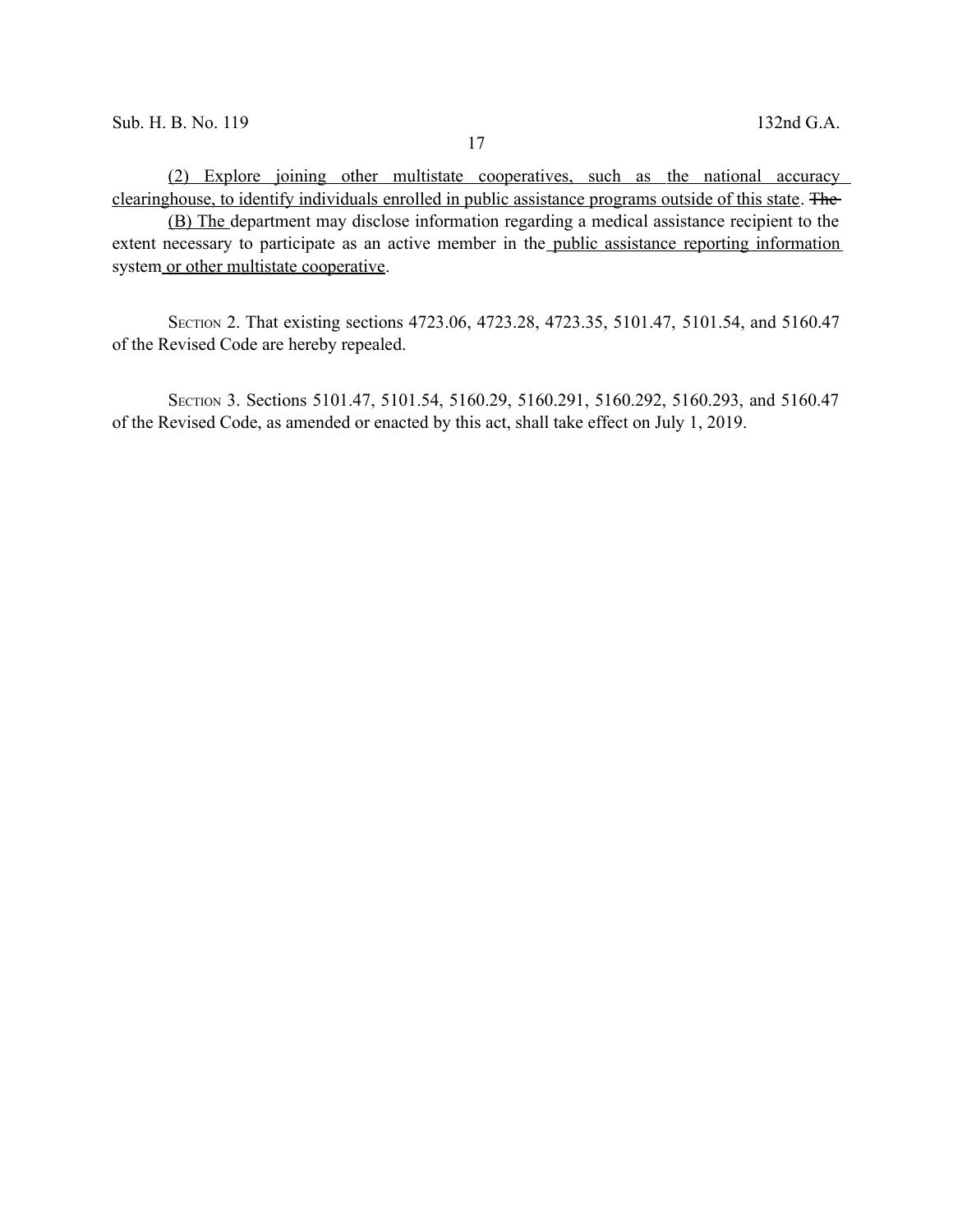Sub. H. B. No. 119 132nd G.A.

*Speaker \_\_\_\_\_\_\_\_\_\_\_\_\_\_\_\_\_\_\_ of the House of Representatives.*

18

*President \_\_\_\_\_\_\_\_\_\_\_\_\_\_\_\_\_\_\_ of the Senate.*

Passed \_\_\_\_\_\_\_\_\_\_\_\_\_\_\_\_\_\_\_\_\_\_\_\_, 20\_\_\_\_

Approved \_\_\_\_\_\_\_\_\_\_\_\_\_\_\_\_\_\_\_\_\_\_\_\_, 20\_\_\_\_

*Governor.*